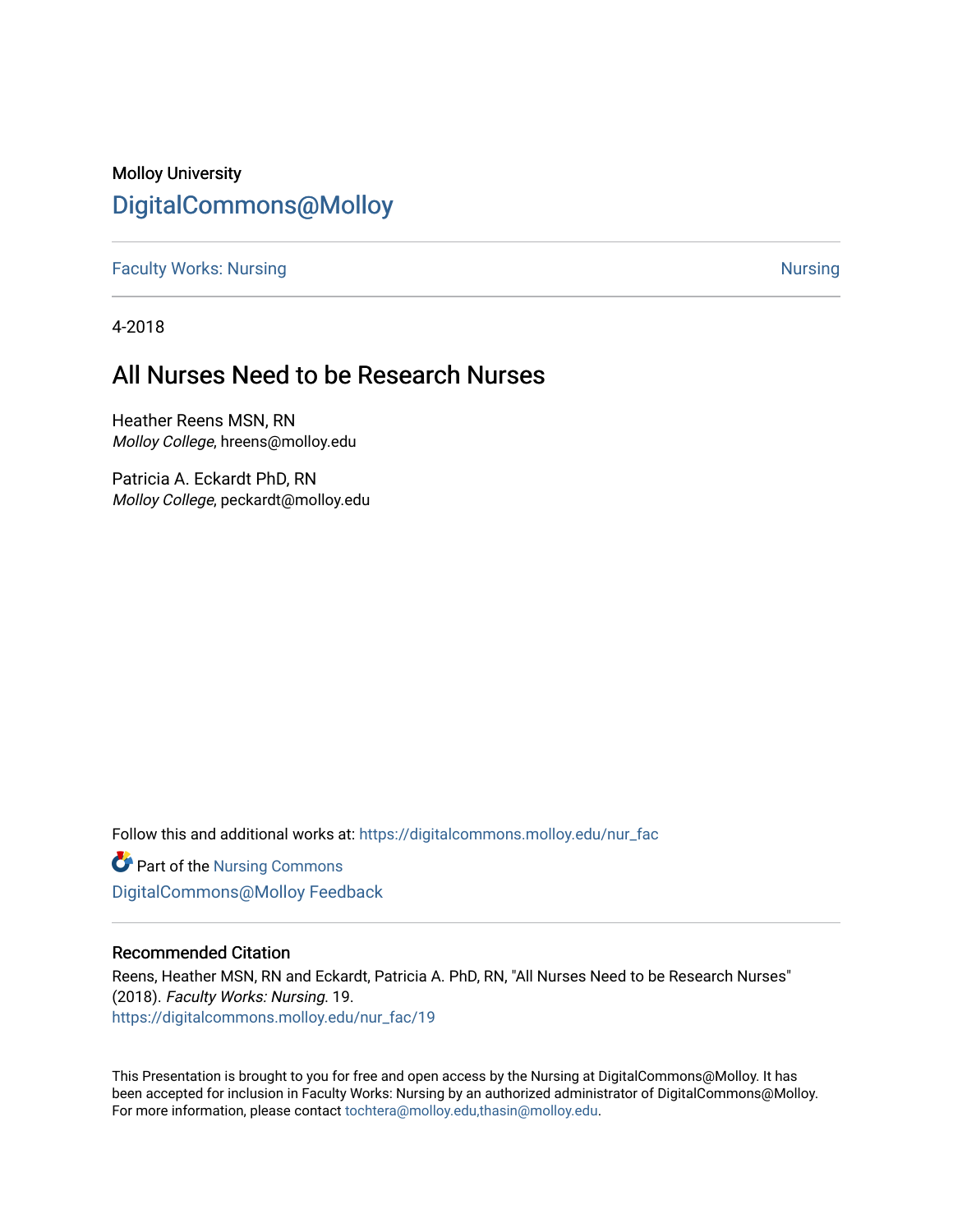

# All Nurses Need to be Research **Nurses**

Heather Reens, MSN, RN

Patricia Eckardt, PhD, RN

*Molloy College, The Rockafeller*

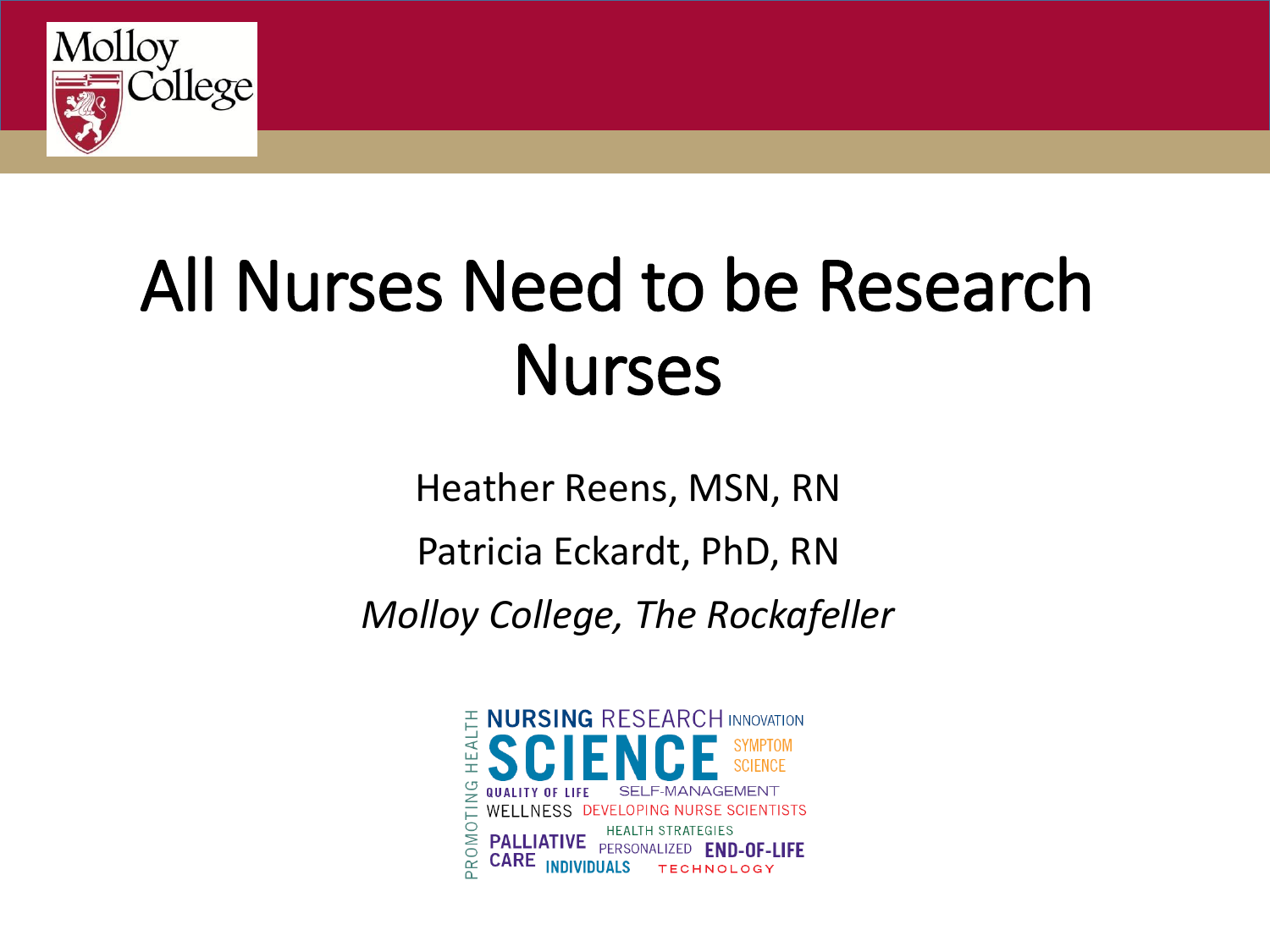## Key Points

- Nurses are the largest workforce in healthcare (Bevans, et al., 2011)
	- Nurses need to be prepared to balance fidelity to protocol and patient care (Hastings et al., 2012).
	- Education can prepare entry level nurses with a foundation in Clinical research nursing and GCP (Garner, Spencer, & Beal, 2016)

Bevans, M., Hastings, C., Wehrlen, L., Cusack, G., Matlock, A. M., Miller-Davis, C., … Wallen, G. R. (2011). Defining Clinical Research Nursing Practice: Results of a Role Delineation Study. *Clinical and Translational Science, 4*(6), 421–427.

Cunningham, R., Centofanti, D., Vamos, D., Chaudhary, S., & Fessele, K. (2007). Establishing a centralized education service for clinical research personnel...Oncology Nursing Society 32nd Annual Congress, April 24-27, 2007, Las Vegas, NV. *Oncology Nursing Forum*, *34*(2), 555.

Garner, S. L., Spencer, B., & Beal, C. C. (2016). Multi-institutional Collaboration to Promote Undergraduate Clinical Research Nursing. *Nurse Educator, 41*(1), 49-51.

Hastings, C. E., Fisher, C. A., McCabe, M. A., Allison, J., Brassil, D., Offenhartz, M., & ... Turbini, V. (2012). Clinical research nursing: a critical resource in the national research enterprise. *Nursing Outlook*, *60*(3), 149-156.e1-3. doi:10.1016/j.outlook.2011.10.003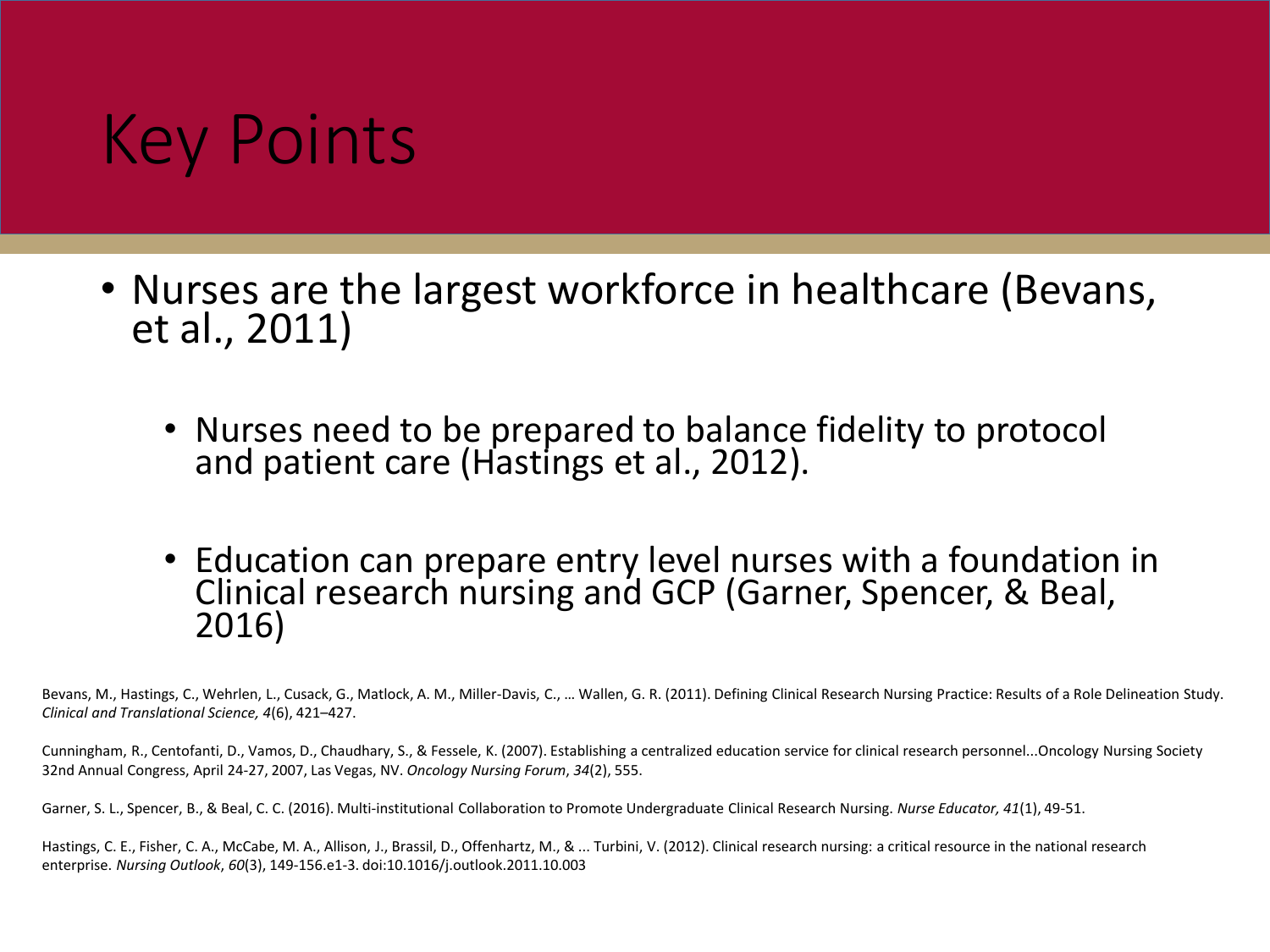## Key Points

- Nurse scientists responding to the call for increase in pragmatic trials (Eckardt, et al, 2015).
- Nurses understand importance of research for scientific and evidence-based practice foundations (Eckardt & Rindskopf, 2015).
- Nurse educators appreciate need for student knowledge in research, and have integrated across all levels of nursing education (Henly, et al., 2015).

Eckardt, P. & Janotha, B, Marino, M., Erlanger, D.P., & Canella, D. (2015). *Equipping Advanced Practice Nurses with Real-World Skills.* In Y. Rosen(Ed), Handbook of Research on Computational Tools for Real-World Skill Development. Upper Saddle River, NJ: Pearson Publishers.

Eckardt, P. & Rindskopf, D. (2015).*Quasi Experimental Design.* In S. Henley (Ed), International Handbook of Advanced Statistical Designs in Nursing. London, England: Routledge Publishers.

Henly, S. J., McCarthy, D. O., Wyman, J. F., Heitkemper, M. M., Redeker, N. S., Titler, M. G., …Dunbar-Jacob, J. (2015). Emerging areas of science: Recommendations for nursing science education from the Council for the Advancement of Nursing Science Idea Festival. *Nursing Outlook*, vol.*63*, pp.398-407.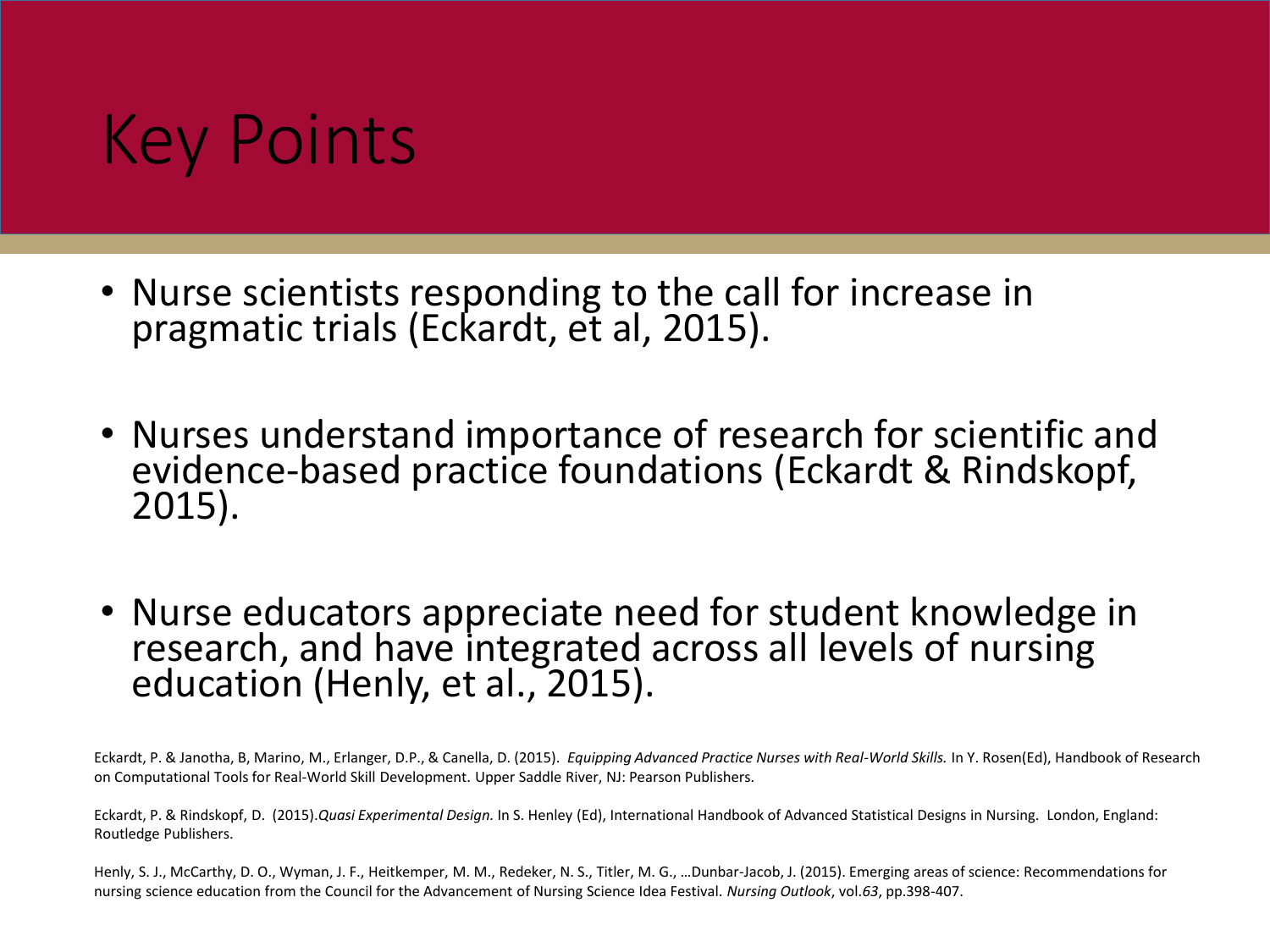## Migration of Clinical Research

- Ms. Nancy Ellicott 1910 beginnings of clinical research nursing
- Began in small specialized units
- Evolving changes in clinical research
	- Clinical research has moved into nontraditional settings (Cunningham, et al., 2007)
- NIH National Center for Advancing Translational Science (NCATS)
	- Clinical and Translational Science Award program
	- Why this shift?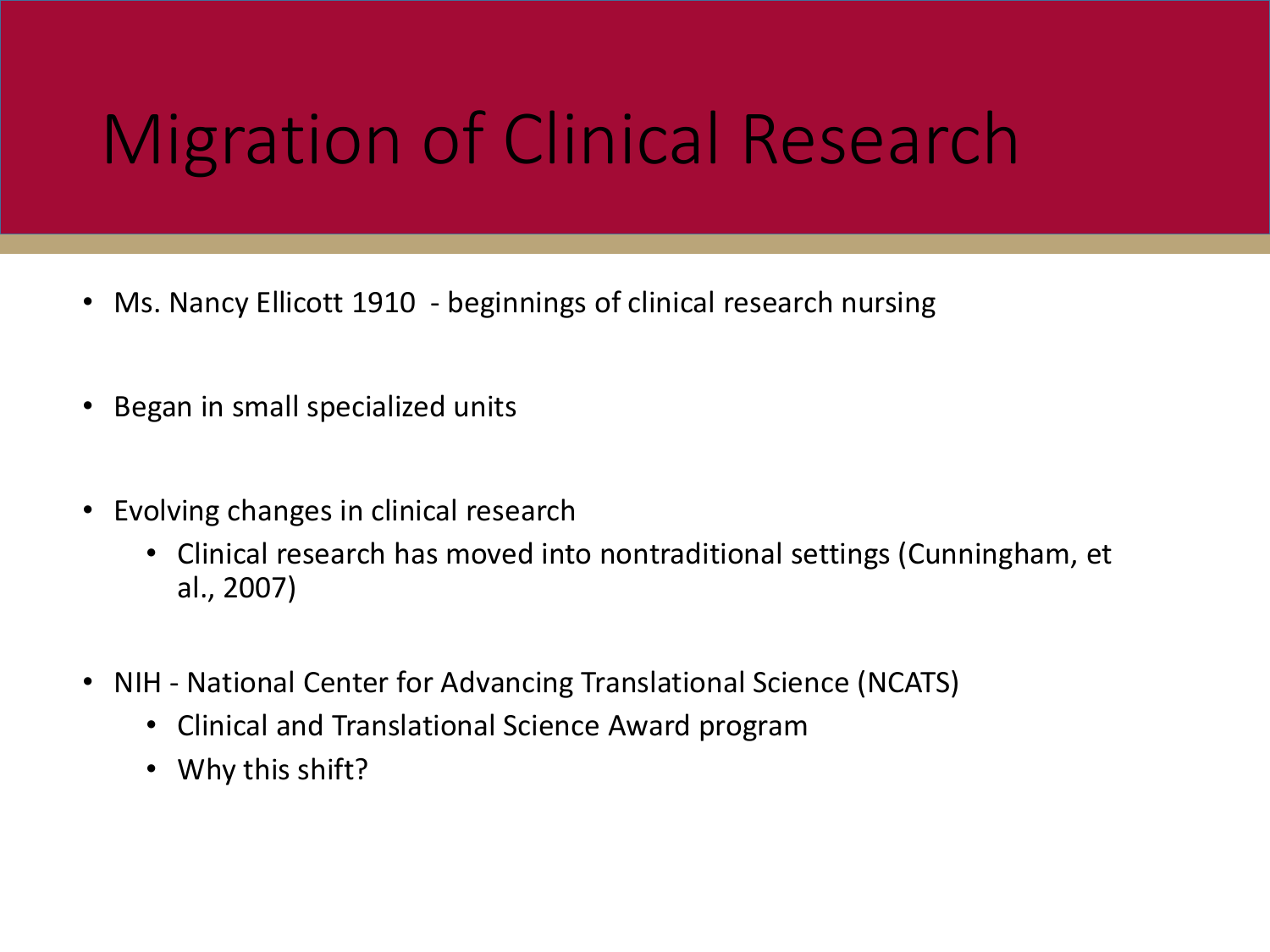## Nursing Research Course **Objectives**

- Current Focus
	- research as theoretical foundation and evidence-based practice (EBP) for undergraduate student (AACN,2008)
	- consumer of research for graduate student (AACN,2011)
	- application of research findings for population health management for clinical practice doctoral students (AACN,2006)
	- nurse scientist role as Principal Investigator in study design and analysis for research focused doctoral student (AACN,2010)
- The majority of these courses do not include clinical research or Good Clinical Practice (GCP) topics (Galassi et al.,2014).

American Association of Colleges of Nursing. (2010). The research-focused doctoral program in nursing: Pathways to excellence. Available from <http://www.aacn.nche.edu/education-resources/PhDPosition.pdf>

American Association of Colleges of Nursing. (2011). *[The essentials of master's education for advanced practice nursing](http://www.aacn.nche.edu/education-resources/MastersEssentials11.pdf)*. Available from http://www.aacn.nche.edu/educationresources/MastersEssentials11.pdf

American Association of Colleges of Nursing. (2006). *The essentials of doctoral education for advanced nursing practice*. Available from <http://www.aacn.nche.edu/publications/position/DNPEssentials.pdf>

American Association of Colleges of Nursing (2008). *The essentials of baccalaureate education for professional nursing practice.* Available from <http://www.aacn.nche.edu/education-resources/BaccEssentials08.pdf>

Galassi, A. L., Grady, M. A., O'Mara, A. M., Ness, E. A., Parreco, L. K., Belcher, A. E., & Hastings, C. E. (2014). Clinical research education: perspectives of nurses, employers, and educators. The Journal of Nursing Education, 53(8), 466-472. doi:10.3928/01484834-20140724-04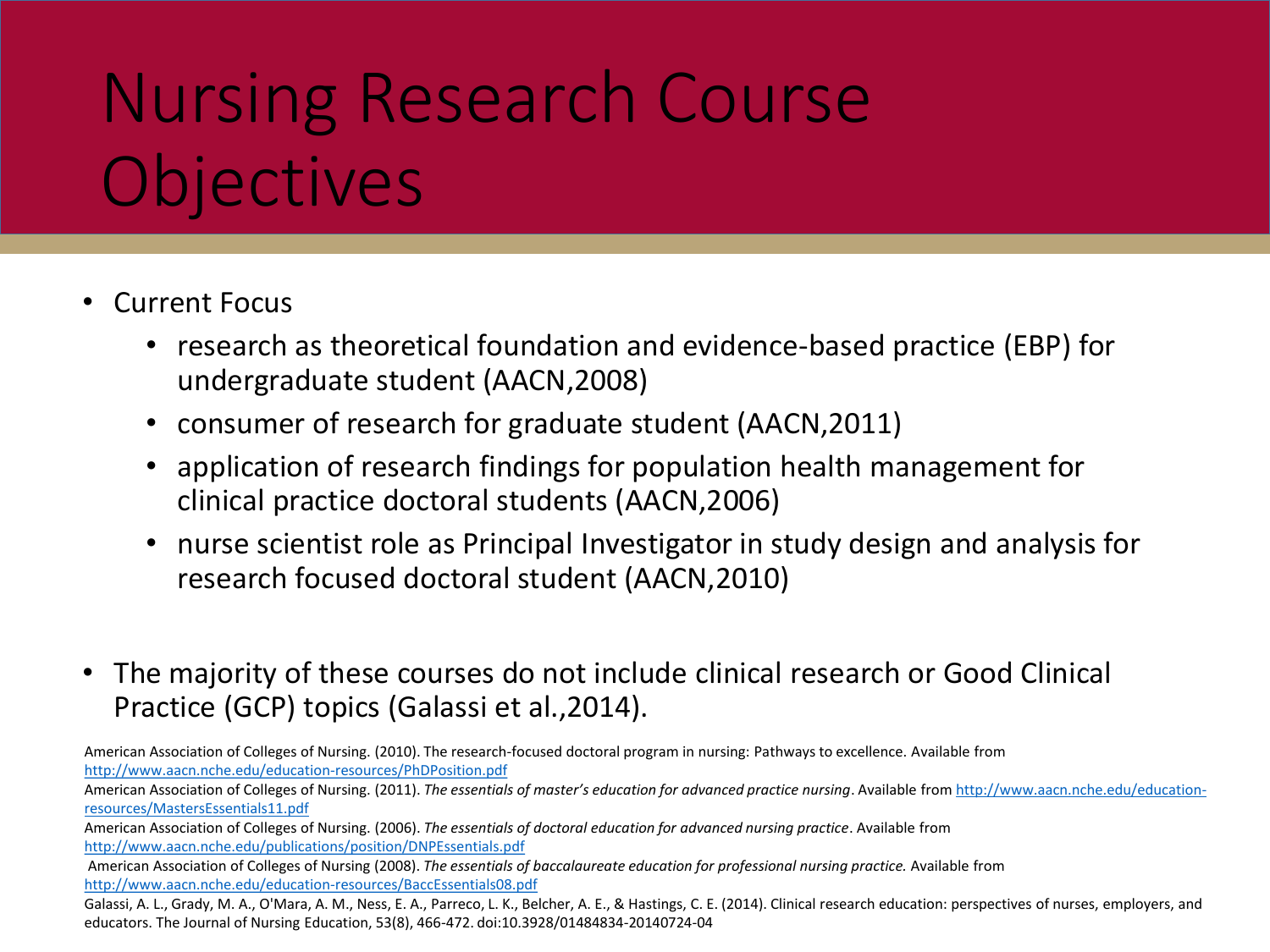#### Clinical Research Nurse- Study Management and Participant-level care

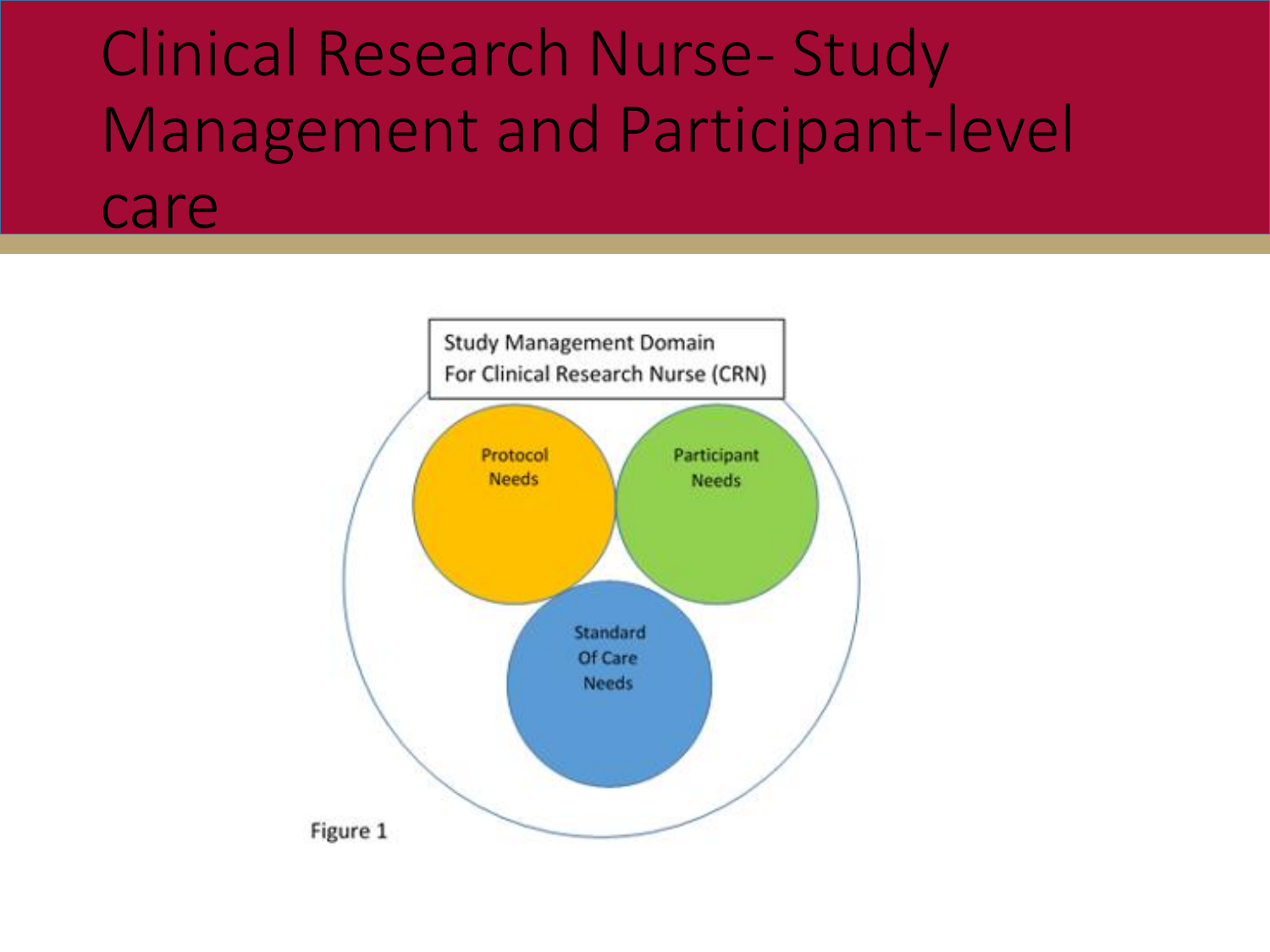#### What was done

- A group of nurse scientists, educators, and leaders have developed a Clinical Research Nursing Education and Professional Development Program
- Development of module based curriculum
- Included a comprehensive curriculum in clinical research nursing GCP for nurses and nursing students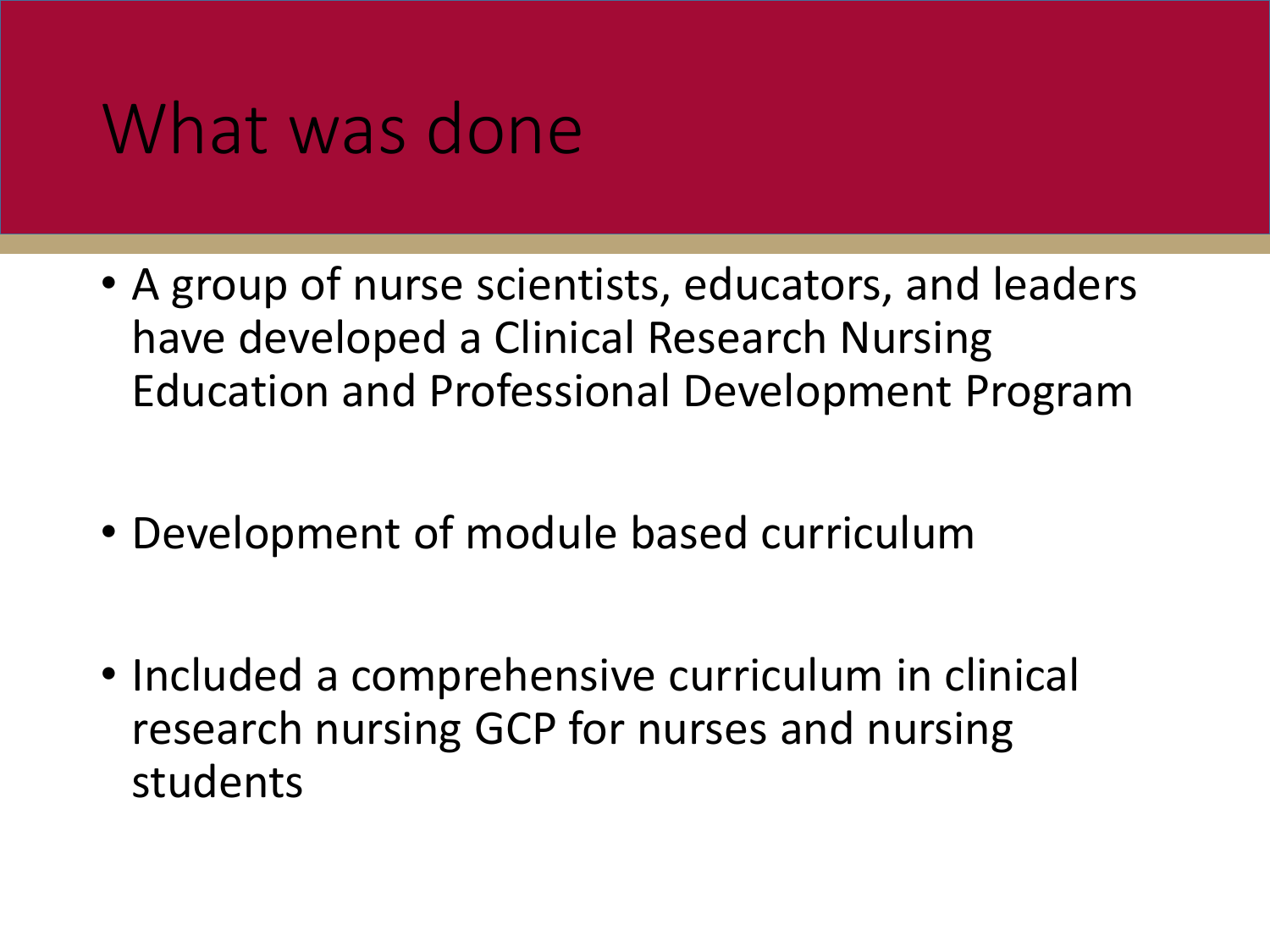## Nurse-specific GCP modular curriculum

| 发射电位 甲状腺<br><b>ALLINGS</b> | 時間の下に 田本島<br>ST 11 05 S.                                                                               | <b>PARTICIPATING</b><br><b>COLLABOATORS</b>                                                                                                                                                                                                                                                                                                                                   |
|----------------------------|--------------------------------------------------------------------------------------------------------|-------------------------------------------------------------------------------------------------------------------------------------------------------------------------------------------------------------------------------------------------------------------------------------------------------------------------------------------------------------------------------|
| AINS 3.                    | GCP Module Development<br>based on IACRN<br>Competencies                                               | B.<br><b>BILDER TRU</b><br>30.<br><b>BEVILLE CITILE</b><br><b>B.</b><br>International Profession<br>dia.<br>Activities (1)<br><b>Bitter</b><br><b>MACHINE</b><br>Accidents.<br>dia .<br>W.,<br><b>CITY Property-</b>                                                                                                                                                          |
|                            | GCP Module Fielding and<br><b>Seattebarthers</b>                                                       | B.<br><b>BUILDER TO:</b><br>第1<br><b>NOTES OF THE</b><br><b>INSURANCE</b><br>36 L<br><b>AACHINE</b><br>alla .<br>6.<br><b>Adjusts</b><br>60.<br><b>BARBATCO</b><br>St. Co<br><b><i>Distance Democration</i></b><br>图1<br>Autorigates<br>哪.<br><b>Behavillene</b><br>3,051<br>SANNY SAmey Brooks<br>9.91.1<br>SAINEY Expressionable to                                         |
| AIM 2                      | <b>CTSA and</b><br>Mursing<br>School<br>Nursina<br>Student<br>Piloting<br>Piloting                     | 31.<br>St.<br><b>BUICETS</b><br><b>BUILDETS</b><br>NYU CTSI<br><b>BUYLE SKINN</b><br>25 L<br><b>BL.</b><br><b>SELL</b><br><b>CITI Propertants</b><br>はいいけんりん<br>elli con<br><b>ISSUE IRES</b><br><b>Sec. 3</b><br>冷却用作<br>CITI Program.<br><b>SHILL</b>                                                                                                                       |
|                            | GCP Module Evaluation                                                                                  | <b>RUCCTS</b><br><b>BUILDER TO</b><br><b>L.</b><br>31<br><b>又。</b><br><b>NYU CTM</b><br>NYU SON<br><u>и.</u><br>第一 一 经承承的可能<br><b>But 1</b><br>Actorbatist<br>di<br>4. LACRIM<br><b>Behavillene</b><br>Se.<br>55. PARSHOEL<br>SUMY Storry Brook<br><b>Northwealt</b><br>dia<br>SURNY Exceptionnelate<br><b>Allen</b><br>アー<br>アー<br>CITI Properator<br><b>CITI Propercare</b> |
| AUNA B                     | GCP Module Dissemination<br>via e-Learning CITI Program<br>to CTSAs, non-CTSAs, and<br>numing schools: | <b>BARGETS</b><br><b>BLUCKTS</b><br>Burn.<br><b>INVIULSON</b><br>NYU CTSL<br><b>B</b><br>31. Auctionizativit<br><b>ESPARADO</b><br>di<br><b>MACHINE</b><br>alle con-<br><b>Behealters</b><br>m.,<br><b>MARKOC</b><br>5. SUNY Story Brook<br>SAJNY Farminadale<br>G.<br><b>IN CAST PASSAGE!</b><br>dia                                                                         |
|                            | Evaluation of GCP Module<br>Dissuerate a time.                                                         | $\mathbb{Z}_{\geq 0}$<br><b>GITI Programs</b><br><b>CITI Program</b><br>77 a .                                                                                                                                                                                                                                                                                                |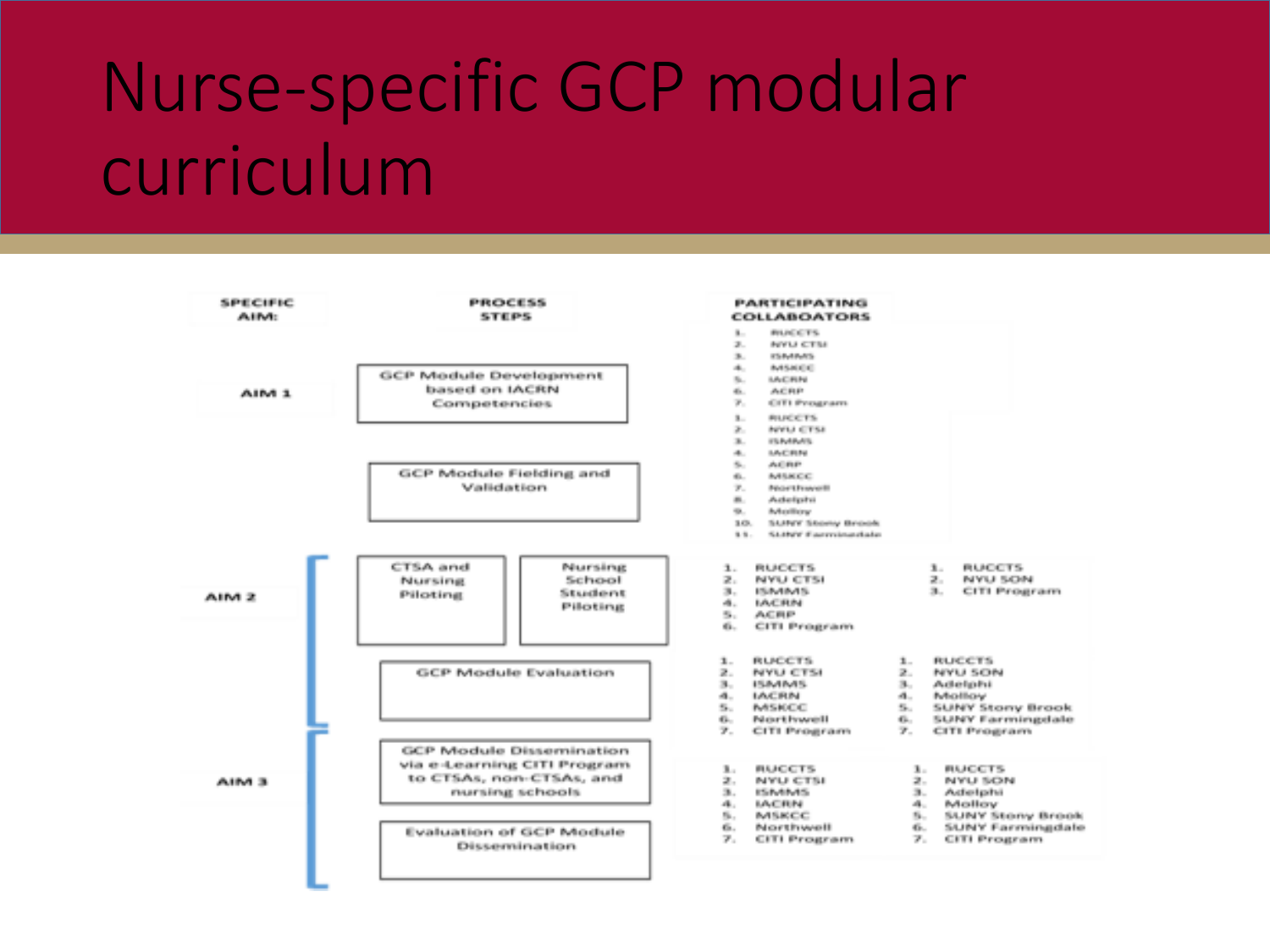## Where are we going with this?

- Undertaking to utilize module based curriculum in nursing schools
- Focus on educating nursing students in clinical research and GCP
- Eliminates disparities in the field when faced with challenging clinical research trial patient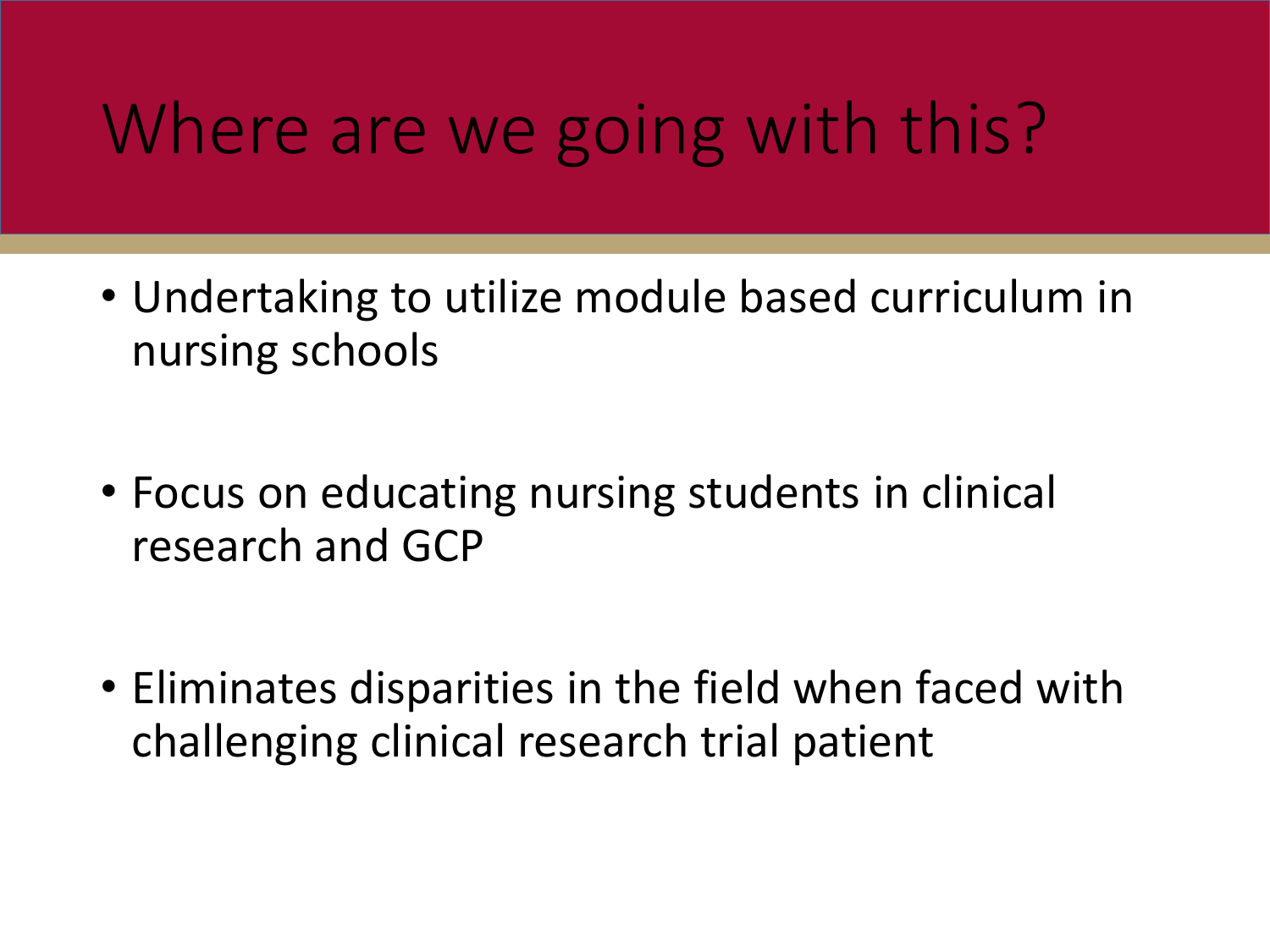## Conclusion

Movement of clinical research into the community through pragmatic trials

Requires specific and comprehensive preparation of all nurses in clinical research and GCP beginning preentry into practice

To help prepare nurses to care for patients participating in clinical research trials

As we as nurses are our patients advocates